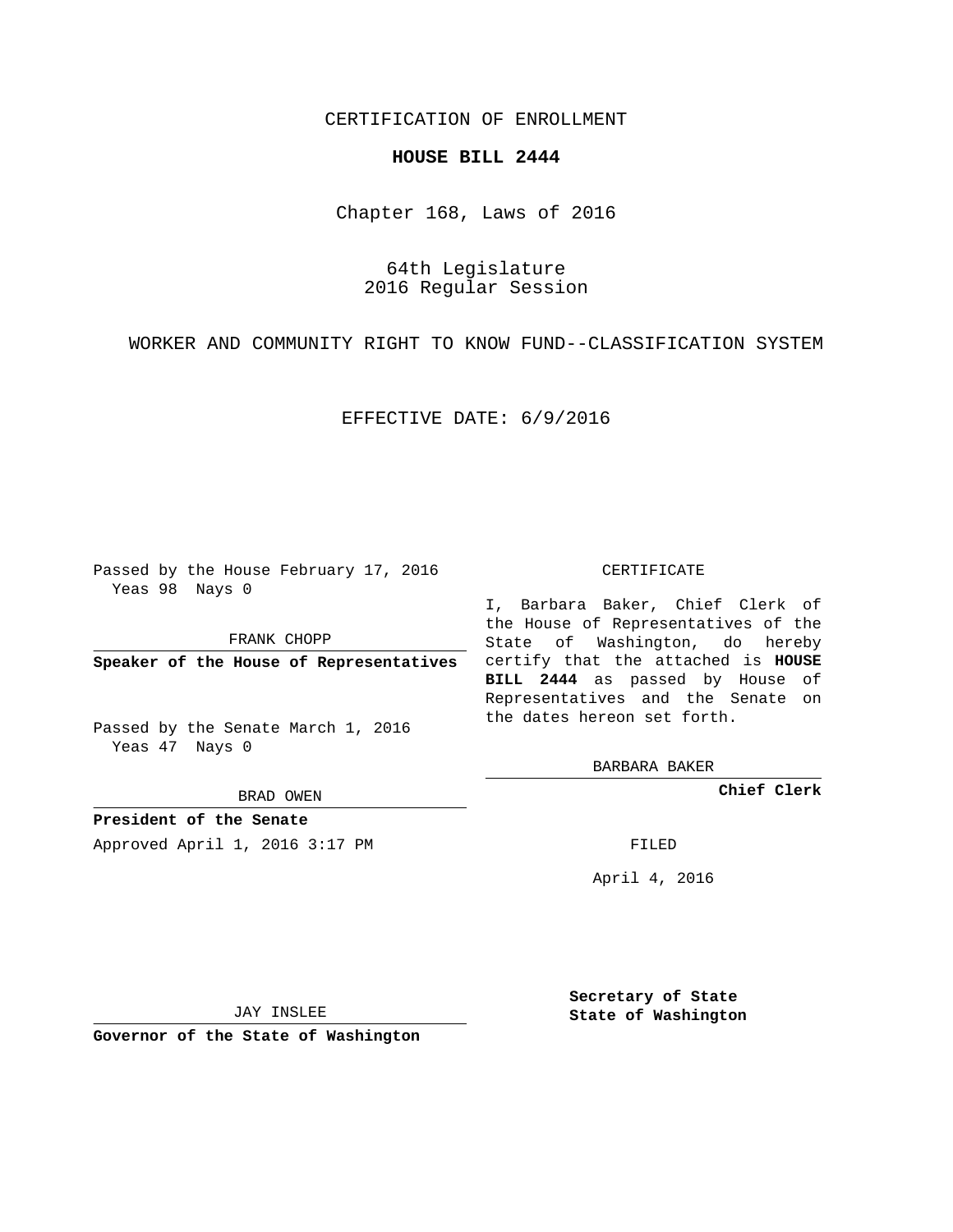## **HOUSE BILL 2444**

Passed Legislature - 2016 Regular Session

**State of Washington 64th Legislature 2016 Regular Session**

**By** Representatives Manweller, Sells, and Kilduff; by request of Department of Labor & Industries

Read first time 01/13/16. Referred to Committee on Labor & Workplace Standards.

1 AN ACT Relating to eliminating the reference to the standard 2 industrial classification system in the worker and community right to 3 know fund; and amending RCW 49.70.170.

4 BE IT ENACTED BY THE LEGISLATURE OF THE STATE OF WASHINGTON:

5 **Sec. 1.** RCW 49.70.170 and 2010 c 8 s 12068 are each amended to read as follows:6

 (1) The worker and community right to know fund is hereby established in the custody of the state treasurer. The department shall deposit all moneys received under this chapter in the fund. Moneys in the fund may be spent only for the purposes of this chapter following legislative appropriation. Disbursements from the fund shall be on authorization of the director or the director's designee. 13 ((<del>During the 2003-2005 fiscal biennium, moneys in the fund may also</del> 14 be used by the military department for the purpose of assisting the state emergency response commission and coordinating local emergency 16 planning activities.)) The fund is subject to the allotment procedure 17 provided under chapter 43.88 RCW.

 (2) The department shall assess each employer who reported ten thousand four hundred or more worker hours in the prior calendar year an annual fee to provide for the implementation of this chapter. The 21 department shall ((promulgate)) adopt rules establishing a fee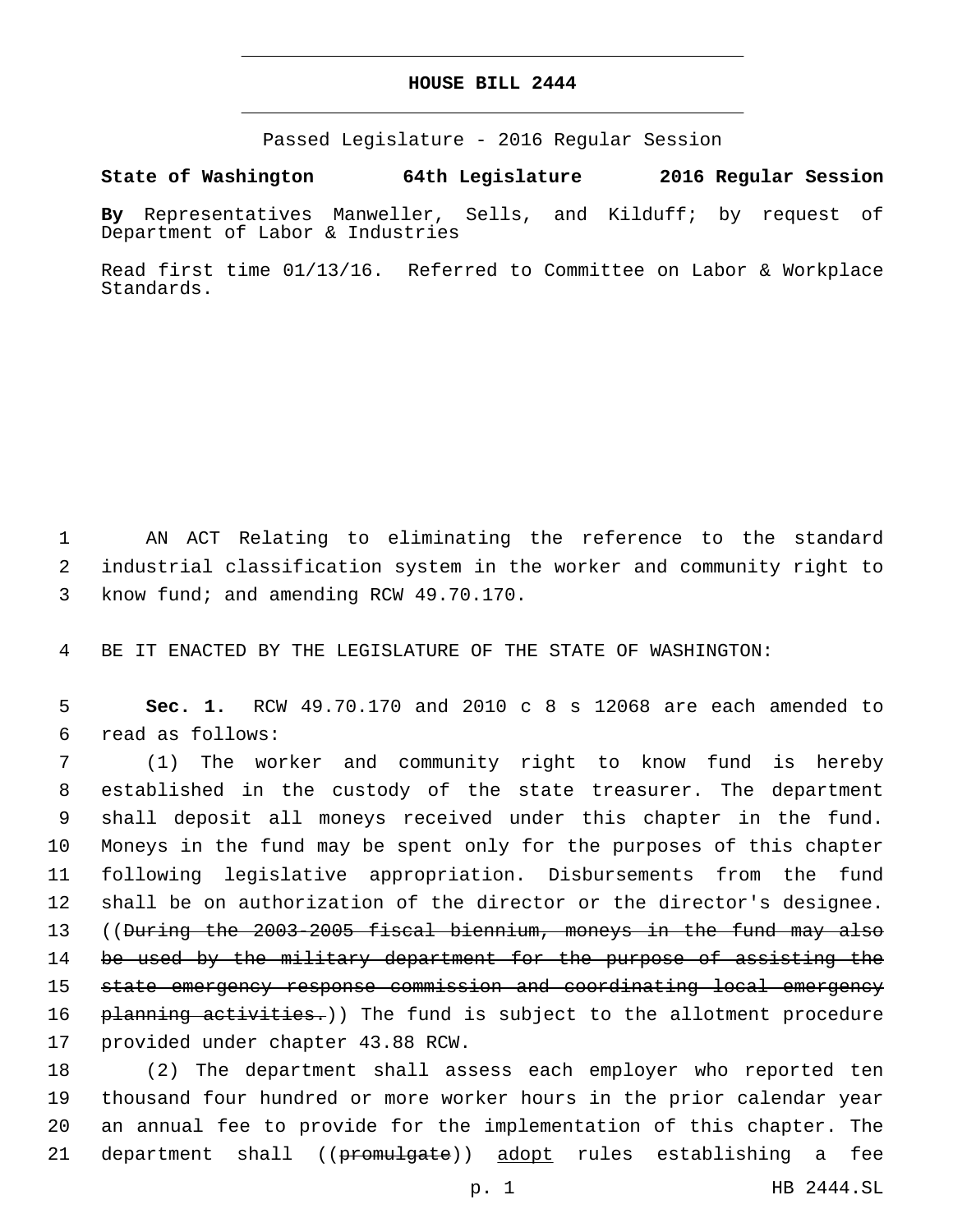schedule for all employers who reported ten thousand four hundred or more worker hours in the prior calendar year and are engaged in business operations ((having a standard industrial classification, as designated in the standard industrial classification manual prepared 5 by the federal office of management and budget, within major group numbers 01 through 08 (agriculture and forestry industries), numbers 10 through 14 (mining industries), numbers 15 through 17 (construction industries), numbers 20 through 39 (manufacturing 9 industries), numbers 41, 42, and 44 through 49 (transportation, 10 communications, electric, gas, and sanitary services), number 75 (automotive repair, services, and garages), number 76 (miscellaneous 12 repair services), number 80 (health services), and number 82 (educational services))) in the following industries, as classified 14 by the current industry classification system used by the bureau of 15 labor statistics: Agriculture and forestry industries; mining, 16 quarrying, and oil and gas extraction; construction industries; manufacturing industries; transportation, pipeline, communications, electric, gas, and sanitary services; automotive repair, services, 19 and garages; miscellaneous repair services; health services; and educational services. The department shall establish the annual fee for each employer who reported ten thousand four hundred or more worker hours in the prior calendar year in industries identified by this section, provided that fees assessed shall not be more than two dollars and fifty cents per full time equivalent employee. The annual fee shall not exceed fifty thousand dollars. The fees shall be collected solely from employers whose industries have been identified 27 by rule under this chapter. The department shall ((promulgate)) adopt rules allowing employers who do not have hazardous substances at their workplace to request an exemption from the assessment and shall establish penalties for fraudulent exemption requests. All fees collected by the department pursuant to this section shall be collected in a cost-efficient manner and shall be deposited in the 33 fund.

 (3) Records required by this chapter shall at all times be open to the inspection of the director, or his or her designee including, the traveling auditors, agents, or assistants of the department provided for in RCW 51.16.070 and 51.48.040. The information obtained from employer records under the provisions of this section shall be subject to the same confidentiality requirements as set forth in RCW 51.16.070.40